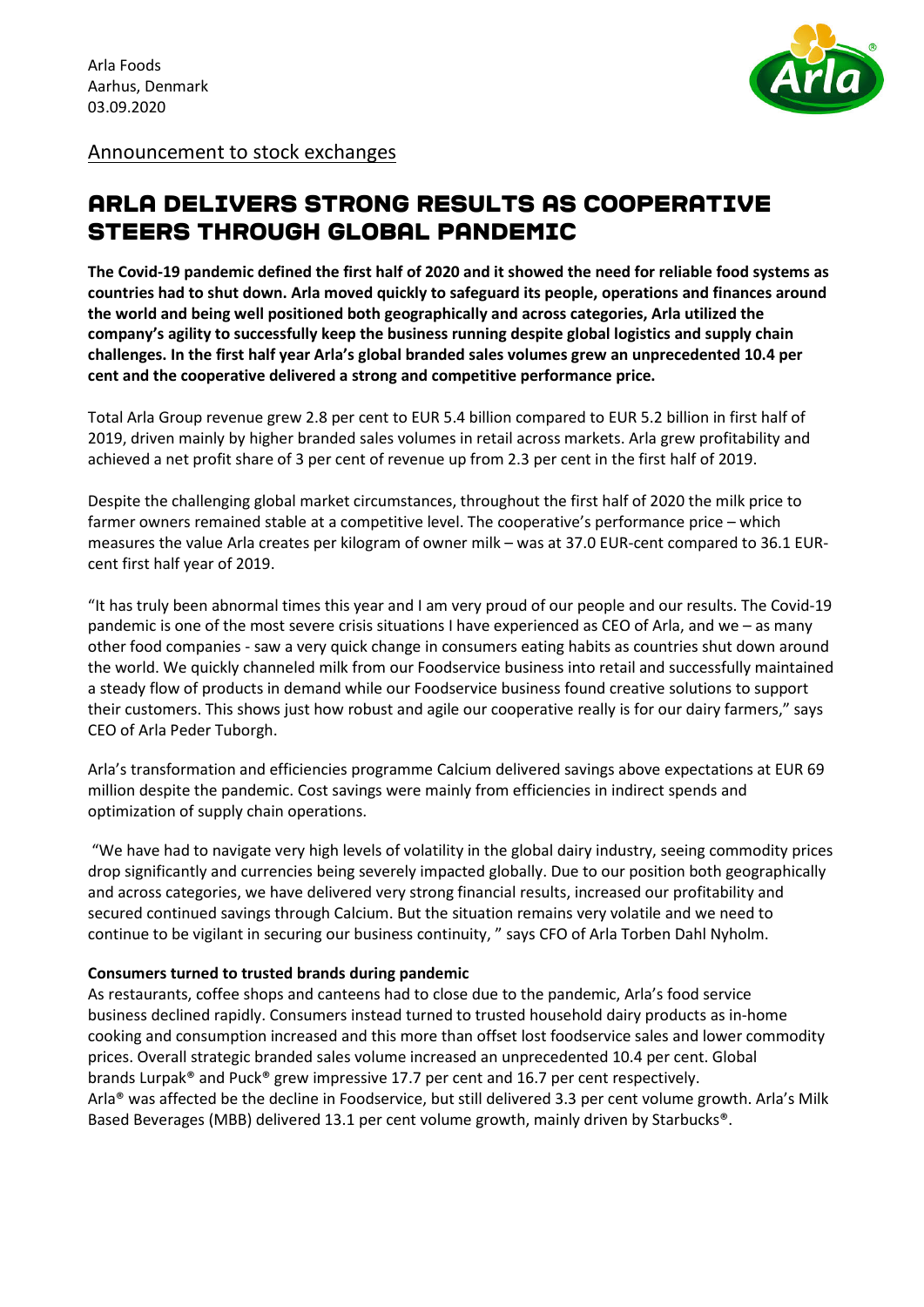Arla Foods Aarhus, Denmark 03.09.2020



"As consumers around the world were forced to stay home, we expected our household brands to do well and they certainly have. During the lockdown people have loved to cook with our Lurpak® butter and dairy has seen a boost in relevance in households across markets as consumers have valued our products. As countries are opening again we are looking at how we best continue to deliver our trusted brands to customers and consumers," says CEO Peder Tuborgh.

#### **Commercial zones perform above expectations**

Arla divides its business into two commercial zones, Europe and International. Although both zones were highly affected by the pandemic as first China and then most of Europe and the US restricted movement and travel creating logistics and supply chain challenges, both delivered strong financial results and branded volume growth.

Arla's European foodservice business saw a steep reduction, but this was more than compensated by the strong performance of retail and a significant increase in e-commerce. The Europe zone delivered an exceptional branded sales volume growth reaching 6.3 per cent driven mostly by Lurpak®, Arla® and Starbucks®. Arla's Europe zone grew revenue 0.9 per cent to EUR 3,178 million compared to EUR 3,149 million in the same period last year.

Arla's International zone delivered the highest revenue growth in the past five years of 22.1 per cent seeing an increase to EUR 1,024 million compared to EUR 839 million in first half of 2019. Middle East and North Africa (MENA) was the main driver for the significant growth as home cooking and overall dairy consumption rose steeply due to lockdowns and curfews. All other international markets also contributed positively to the revenue growth. Overall branded sales volume growth reached 19.5 per cent.

In the first half of 2020 Arla Foods Ingredients (AFI) delivered a strong performance supported by stable operations and increased demand for AFI's value-added products within pediatric, health & performance and food segments. AFI grew revenue 2.4 per cent to EUR 360 million, up from EUR 352 million in the same period last year.

Trading, which is business to business commodity sales, continued its strong position from 2019, but as Covid-19 impacted the global market commodity prices fell significantly and volumes were reduced as they were channeled into retail. Trading revenue decreased by 8.3 per cent in the first half of 2020, from EUR 861 million to EUR 790 million.

#### **Arla farmers continue sustainability journey despite pandemi**c

Throughout the pandemic Arla's farmer owners have continued to deliver milk while safeguarding the health and safety of their employees. At the same time, they have also continued their sustainability journey and in June, 90 per cent of farmer owners across Europe voluntarily submitted their climate data creating one of the world's biggest dairy production climate datasets. External advisors and Arla expect to have the first results from the data ready by early 2021.

#### **Financial expectations for full year 2020**

The uncertainty around the duration and intensity of the economic and market impacts caused by the Covid-19 pandemic is expected to continue throughout the second half of 2020. Arla will focus on continuing to steer successfully through the coming deadline for Brexit negotiations and the looming global recession.

"On the short term, we are looking at two very severe and unpredictable risks for the second half of 2020. One being the covid-19 pandemic that continues to require us to be in crisis mode along with the potential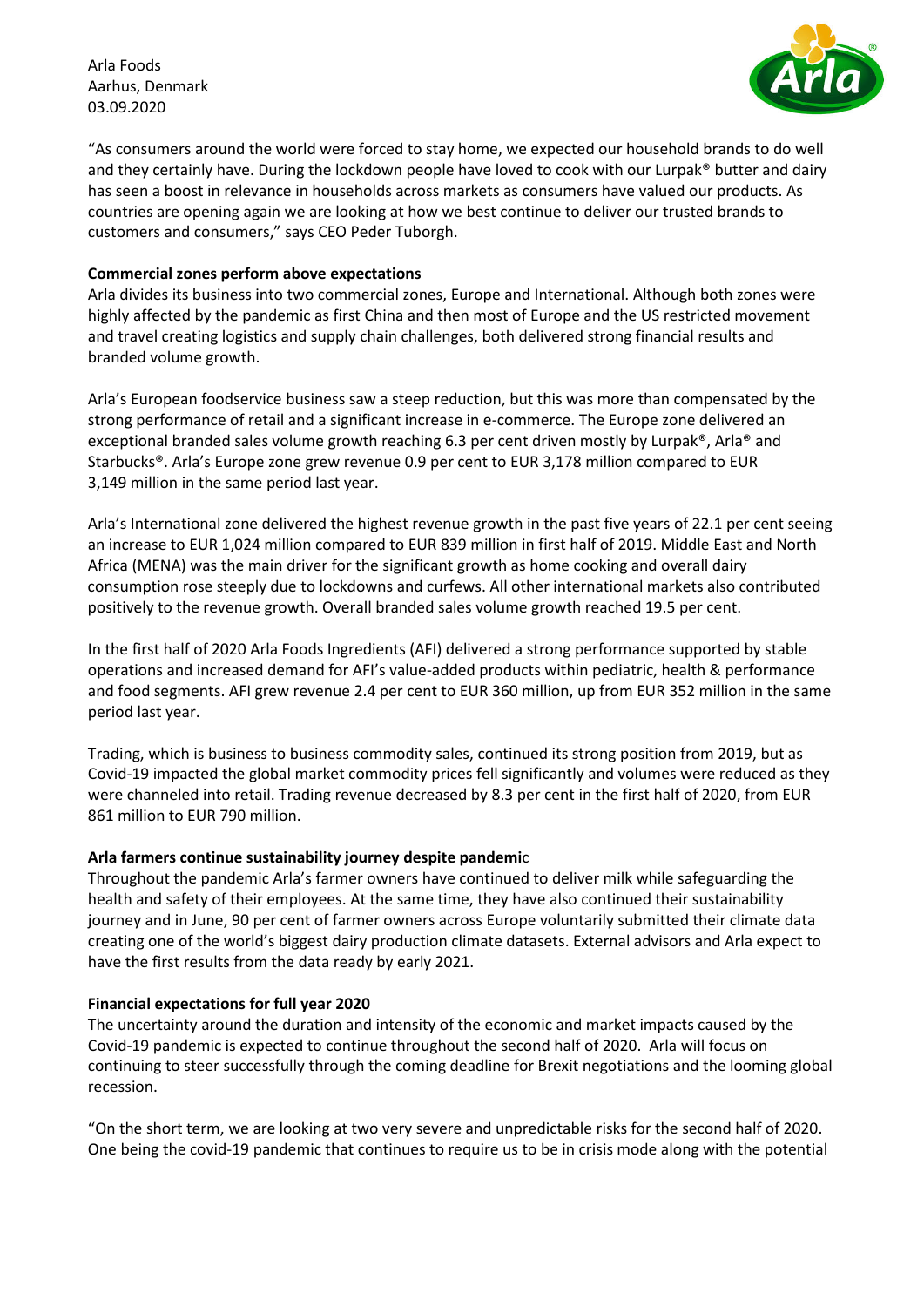Arla Foods Aarhus, Denmark 03.09.2020



adverse consequences surrounding Brexit negotiations. On the longer term we need the business to be ready to navigate successfully through the expected global recession. So we must continue to be resilient and agile to ensure that Arla continues to be as robust and competitive as it is today," says CEO Peder Tuborgh.

Despite the very uncertain external factors in mind, Arla still expects to meet its expectations for full year with revenue outlook 2020 at EUR 10.4 billion – EUR 10.8 billion, a net profit of 2.8 to 3.2 per cent of revenue and a year-end leverage at the bottom or below target range of 2.8 - 3.4.

ENDS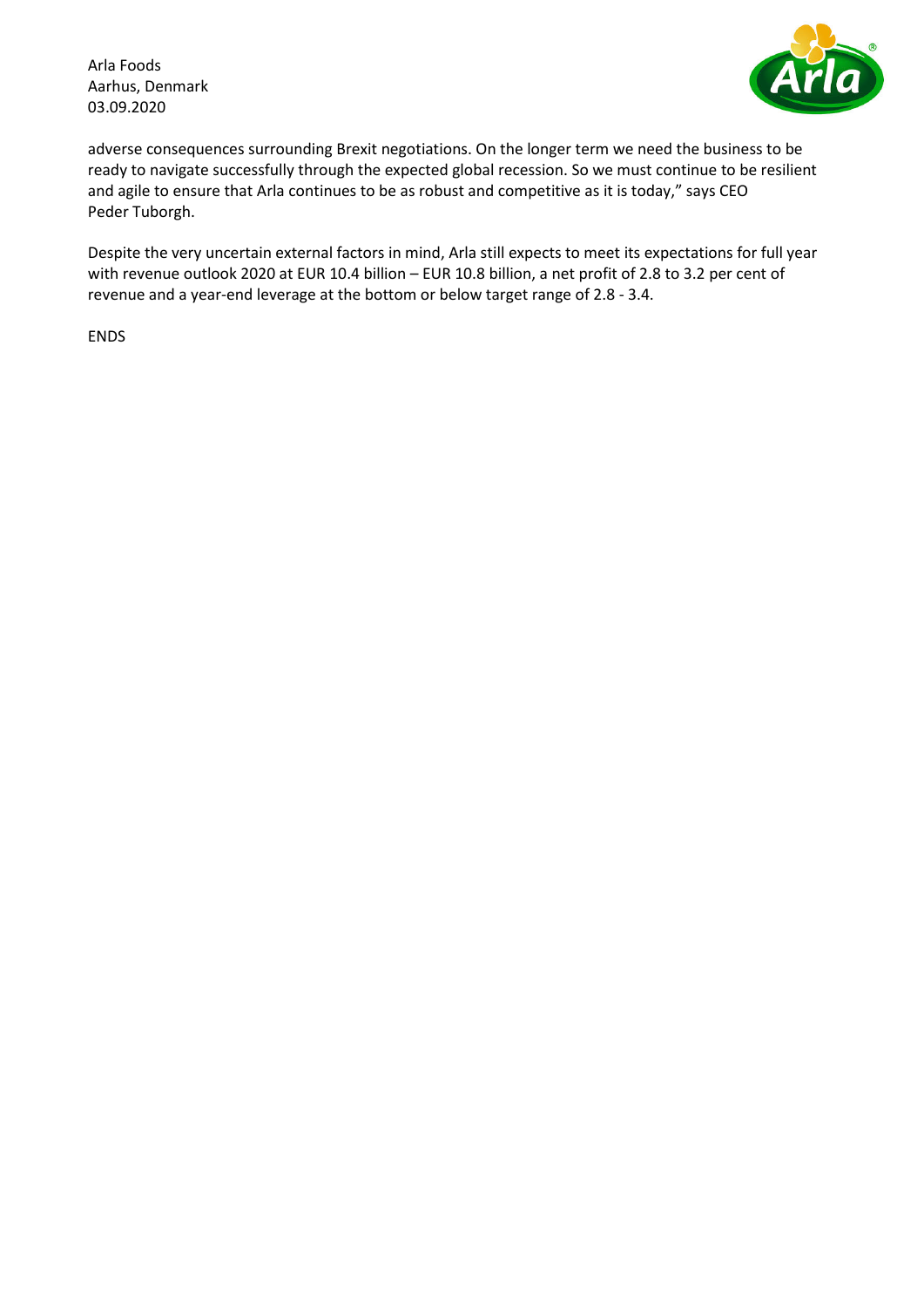## INCOME STATEMENT COMPREHENSIVE

# **INCOME**

| (FURm)                                                      | Half-year<br>2020 | Half-year<br>2019 | Develop-<br>ment | <b>Full-year</b><br>2019 |
|-------------------------------------------------------------|-------------------|-------------------|------------------|--------------------------|
| Revenue                                                     | 5.377             | 5.232             | 3%               | 10,527                   |
| Production costs                                            | $-4.203$          | $-4,167$          | 1%               | $-8,325$                 |
| <b>Gross profit</b>                                         | 1,174             | 1,065             | 10%              | 2,202                    |
| Sales and distribution costs                                | $-745$            | $-701$            | 6%               | $-1,416$                 |
| Administration costs                                        | $-203$            | $-187$            | 9%               | $-389$                   |
| Other operating income                                      | 17                | 23                | $-26%$           | -64                      |
| Other operating costs                                       | $-31$             | $-39$             | $-21%$           | 39                       |
| Share of results after tax in joint ventures and associates | 6                 | 14                | $-57%$           | 34                       |
| Earnings before interest and tax (EBIT)                     | 218               | 175               | 25%              | 406                      |
| Specification:<br><b>EBITDA</b>                             | 443               | 382               | 16%              | 837                      |
| Depreciation, amortisation and impairment losses            | $-225$            | $-207$            | 9%               | $-431$                   |
| Earnings before interest and tax (EBIT)                     | 218               | 175               | 25%              | 406                      |
| Financial income                                            | 3                 | 13                | $-77%$           | 10                       |
| Financial costs                                             | $-38$             | $-44$             | $-14%$           | $-69$                    |
| <b>Profit before tax</b>                                    | 183               | 144               | 27%              | 347                      |
| Tax                                                         | $-17$             | $-15$             | 13%              | -24                      |
| Profit for the period                                       | 166               | 129               | 29%              | 323                      |
|                                                             |                   |                   |                  |                          |
| Non-controlling interests                                   | $-3$              | $-7$              | $-57%$           | $-12$                    |
| Arla Foods amba's share of profit for the period            | 163               | 122               | 34%              | 311                      |

| (EURm)                                                                  | Half-year<br>2020 | Half-year<br>2019 | <b>Full-vear</b><br>2019 |
|-------------------------------------------------------------------------|-------------------|-------------------|--------------------------|
| Profit for the period                                                   | 166               | 129               | 323                      |
| Other comprehensive income                                              |                   |                   |                          |
| Items that will not be reclassified to the income statement:            |                   |                   |                          |
| Remeasurements of defined benefit schemes                               | 23                | $-41$             | $-50$                    |
| Tax on remeasurements of defined benefit schemes                        | $-3\overline{3}$  | 9                 | 11                       |
| Items that may be reclassified subsequently to<br>the income statement: |                   |                   |                          |
| Value adjustments of hedging instruments                                | 25                | $-22$             | $-22$                    |
| Fair value adjustment of certain financial assets                       | $-1$              | $-1$              | $-2$                     |
| Adjustments related to foreign currency translation                     | $-56$             | 1                 | 42                       |
| Tax on items that may be reclassified to the income statement           |                   |                   | -1                       |
| Other comprehensive income, net of tax                                  | $-12$             | -54               | $-22$                    |
| Total comprehensive income                                              | 154               | 75                | 301                      |
| <b>Allocated as follows:</b>                                            |                   |                   |                          |
| Owners of Arla Foods amba                                               | 151               | 68                | 289                      |
| Non-controlling interests                                               | 3                 | 7                 | 12                       |
| Total                                                                   | 154               | 75                | 301                      |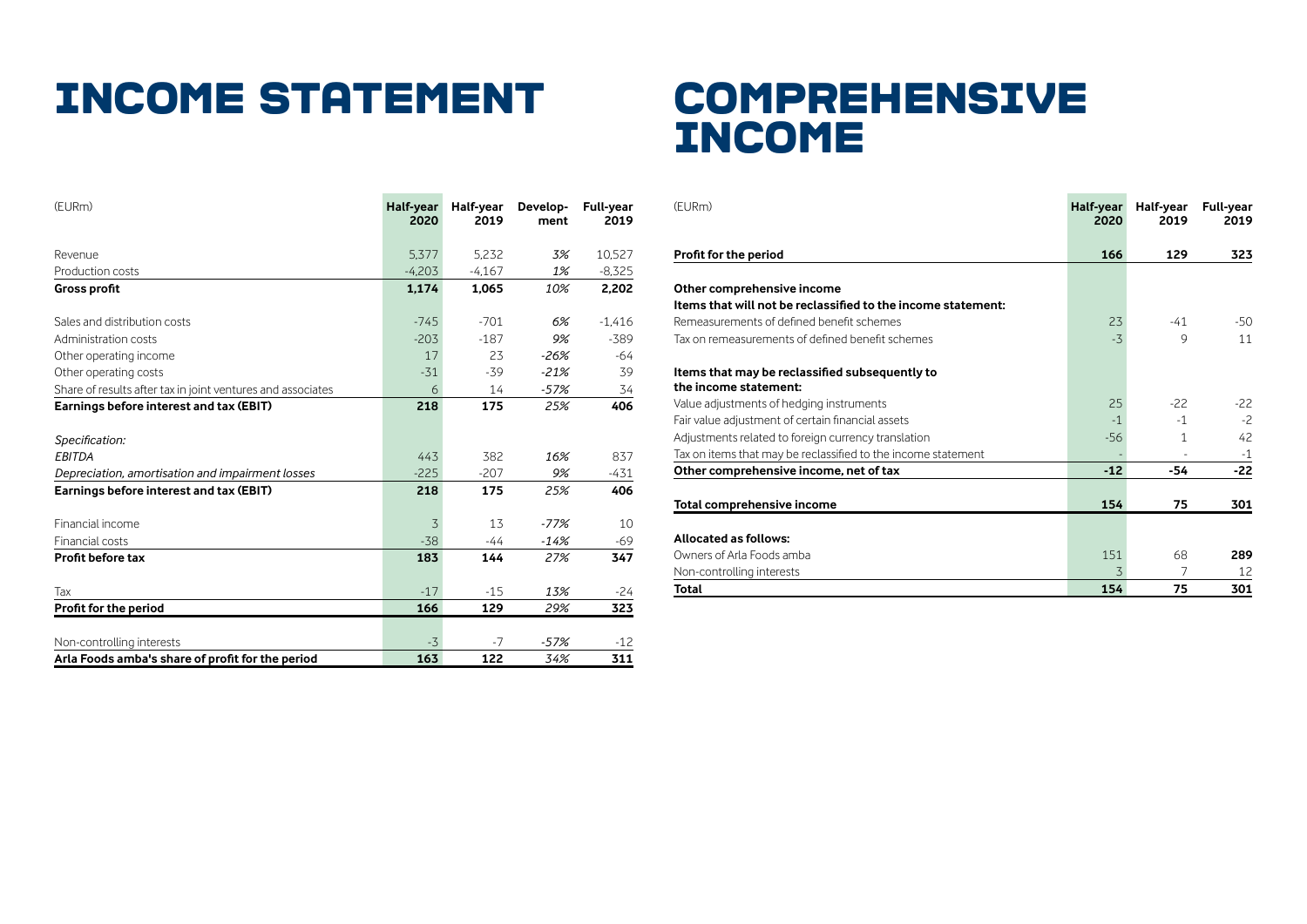## Balance sheet

| (FURm)                                             | Half-year<br>2020 | Half-year<br>2019 | Develop-<br>ment | <b>Full-year</b><br>2019 |
|----------------------------------------------------|-------------------|-------------------|------------------|--------------------------|
| Assets                                             |                   |                   |                  |                          |
| <b>Non-current assets</b>                          |                   |                   |                  |                          |
| Intangible assets and goodwill                     | 941               | 958               | $-2%$            | 982                      |
| Property, plant, equipment and right of use assets | 2,721             | 2,583             | 5%               | 2,710                    |
| Investments in associates and joint ventures       | 460               | 453               | 2%               | 468                      |
| Deferred tax                                       | 30                | 55                | $-45%$           | 43                       |
| Pension assets                                     | 37                |                   |                  | 16                       |
| Other non-current assets                           | 21                | 22                | $-5%$            | 24                       |
| <b>Total non-current assets</b>                    | 4,210             | 4,071             | 3%               | 4,243                    |
|                                                    |                   |                   |                  |                          |
| <b>Current assets</b>                              |                   |                   |                  |                          |
| Inventory                                          | 1,154             | 1.133             | 2%               | 1,092                    |
| Trade receivables                                  | 771               | 979               | $-21%$           | 889                      |
| Derivatives                                        | 75                | 37                | 103%             | 20                       |
| Other receivables                                  | 252               | 257               | $-2%$            | 240                      |
| Securities                                         | 425               | 454               | $-6%$            | 435                      |
| Cash and cash equivalents                          | 150               | 115               | 30%              | 187                      |
| <b>Total current assets</b>                        | 2,827             | 2,975             | $-5%$            | 2,863                    |
|                                                    |                   |                   |                  |                          |
| <b>Total assets</b>                                | 7,037             | 7,046             | 0%               | 7,106                    |

| (EURm)                                               | Half-year<br>2020 | Half-year<br>2019 | Develop-<br>ment | <b>Full-year</b><br>2019 |
|------------------------------------------------------|-------------------|-------------------|------------------|--------------------------|
| <b>Equity and liabilities</b>                        |                   |                   |                  |                          |
| <b>Equity</b>                                        |                   |                   |                  |                          |
| Common capital                                       | 1,927             | 1.784             | 8%               | 1.894                    |
| Individual capital                                   | 464               | 432               | 7%               | 498                      |
| Other equity accounts                                | $-104$            | $-111$            | $-6%$            | $-72$                    |
| Profit for the period                                | 163               | 122               | 34%-             |                          |
| Proposed supplementary payment to owners             |                   |                   |                  | 127                      |
| Equity attributable to the owners of Arla Foods amba | 2,450             | 2,227             | 10%              | 2,447                    |
| Non-controlling interests                            | 46                | 53                | $-13%$           | 47                       |
| <b>Total equity</b>                                  | 2.496             | 2,280             | 9%               | 2,494                    |
|                                                      |                   |                   |                  |                          |
| <b>Liabilities</b>                                   |                   |                   |                  |                          |
| <b>Non-current liabilities</b>                       |                   |                   |                  |                          |
| Pension liabilities                                  | 235               | 244               | $-4%$            | 249                      |
| Provisions                                           | 25                | 21                | 19%              | 23                       |
| Deferred tax                                         | 75                | 103               | $-27%$           | 81                       |
| Loans                                                | 1,887             | 1,743             | 8%               | 1,951                    |
| <b>Total non-current liabilities</b>                 | 2.222             | 2,111             | 5%               | 2,304                    |
| <b>Current liabilities</b>                           |                   |                   |                  |                          |
| Loans                                                | 740               | 1,123             | $-34%$           | 776                      |
| Trade and other payables                             | 1,123             | 1.130             | $-1%$            | 1,158                    |
| Provisions                                           | 9                 | 10                | $-10%$           | 9                        |
| Derivatives                                          | 83                | 105               | $-21%$           | 86                       |
| Current tax                                          | 9                 | 5                 | 80%              | 5                        |
| Other current liabilities                            | 355               | 282               | 26%              | 274                      |
| <b>Total current liabilities</b>                     | 2,319             | 2,655             | $-13%$           | 2,308                    |
|                                                      |                   |                   |                  |                          |
| <b>Total liabilities</b>                             | 4,541             | 4,766             | $-5%$            | 4,612                    |
| <b>Total equity and liabilities</b>                  | 7,037             | 7,046             | 0%               | 7,106                    |

**Contract Contract**